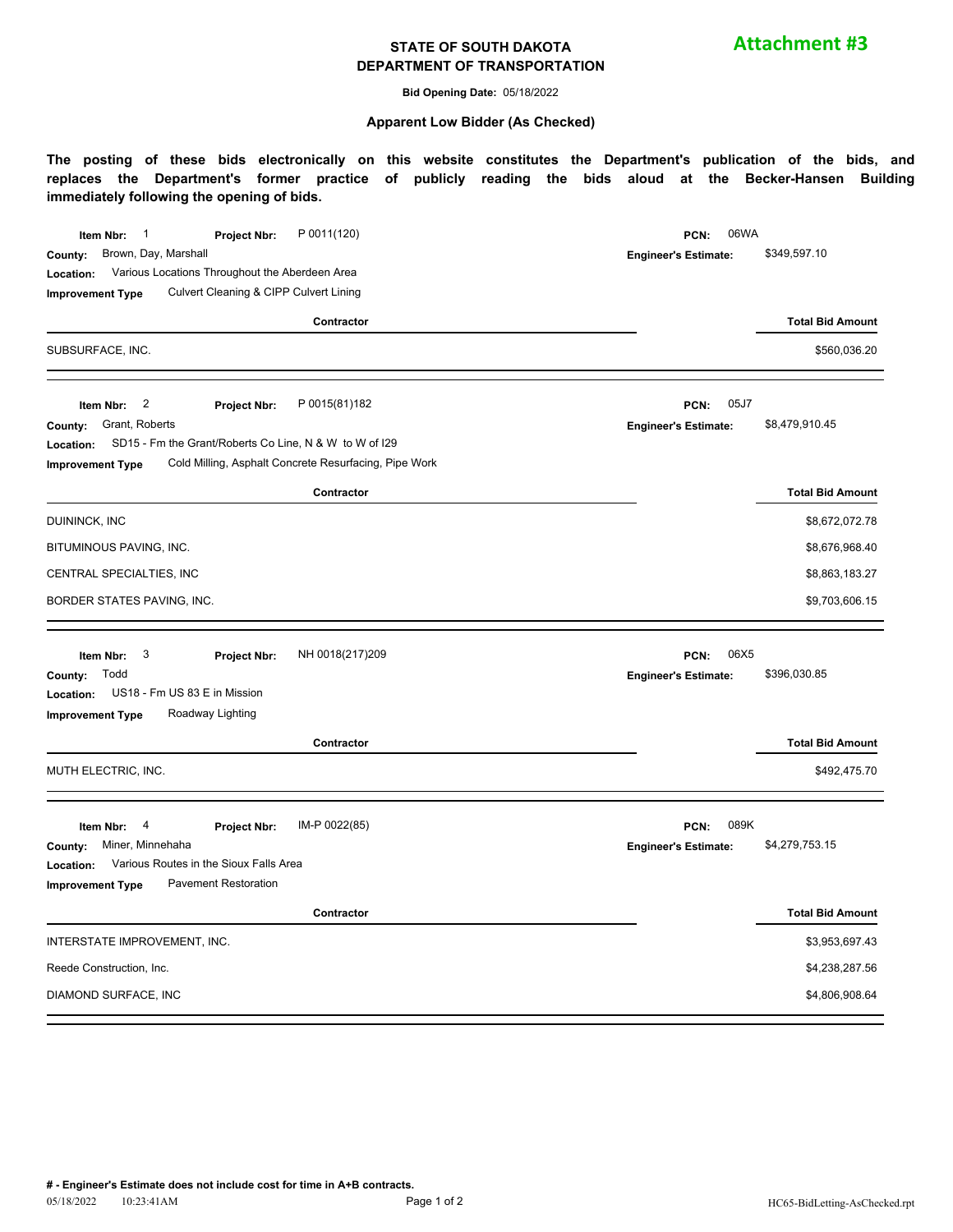#### **STATE OF SOUTH DAKOTA DEPARTMENT OF TRANSPORTATION**

**Attachment #3**

**Bid Opening Date:** 05/18/2022

#### **Apparent Low Bidder (As Checked)**

**The posting of these bids electronically on this website constitutes the Department's publication of the bids, and replaces the Department's former practice of publicly reading the bids aloud at the Becker-Hansen Building immediately following the opening of bids.**

| 5<br>PH 0030(30)<br>Item Nbr:<br><b>Project Nbr:</b>                                                                                 | 04RQ<br>PCN:                |                         |  |
|--------------------------------------------------------------------------------------------------------------------------------------|-----------------------------|-------------------------|--|
| Gregory, Jackson, Lyman, Mellette, Todd, Tripp<br>County:<br>Various locations on the State System in the Pierre Region<br>Location: | <b>Engineer's Estimate:</b> | \$209,359.60            |  |
| Durable Pavement Marking<br><b>Improvement Type</b>                                                                                  |                             |                         |  |
| Contractor                                                                                                                           |                             | <b>Total Bid Amount</b> |  |
| Traffic Services Company LLC                                                                                                         |                             | \$185,920.90            |  |
| Dakota Traffic Services, LLC                                                                                                         |                             | \$196,619.36            |  |
| <b>Traffic Solutions Inc</b>                                                                                                         |                             | \$204,993.50            |  |
| NH 0032(39)<br>6<br>Item Nbr:<br><b>Project Nbr:</b>                                                                                 | 088A<br>PCN:                |                         |  |
| Corson<br>County:                                                                                                                    | <b>Engineer's Estimate:</b> | \$73,214.50             |  |
| Various Locations in the Mobridge Area<br>Location:                                                                                  |                             |                         |  |
| Rout & Seal<br><b>Improvement Type</b>                                                                                               |                             |                         |  |
| Contractor                                                                                                                           |                             | <b>Total Bid Amount</b> |  |
| Roadway Services, Inc.                                                                                                               |                             | \$58,938.82             |  |
| Asphalt Surface Technologies Corporation                                                                                             |                             | \$81,981.02             |  |
|                                                                                                                                      |                             |                         |  |